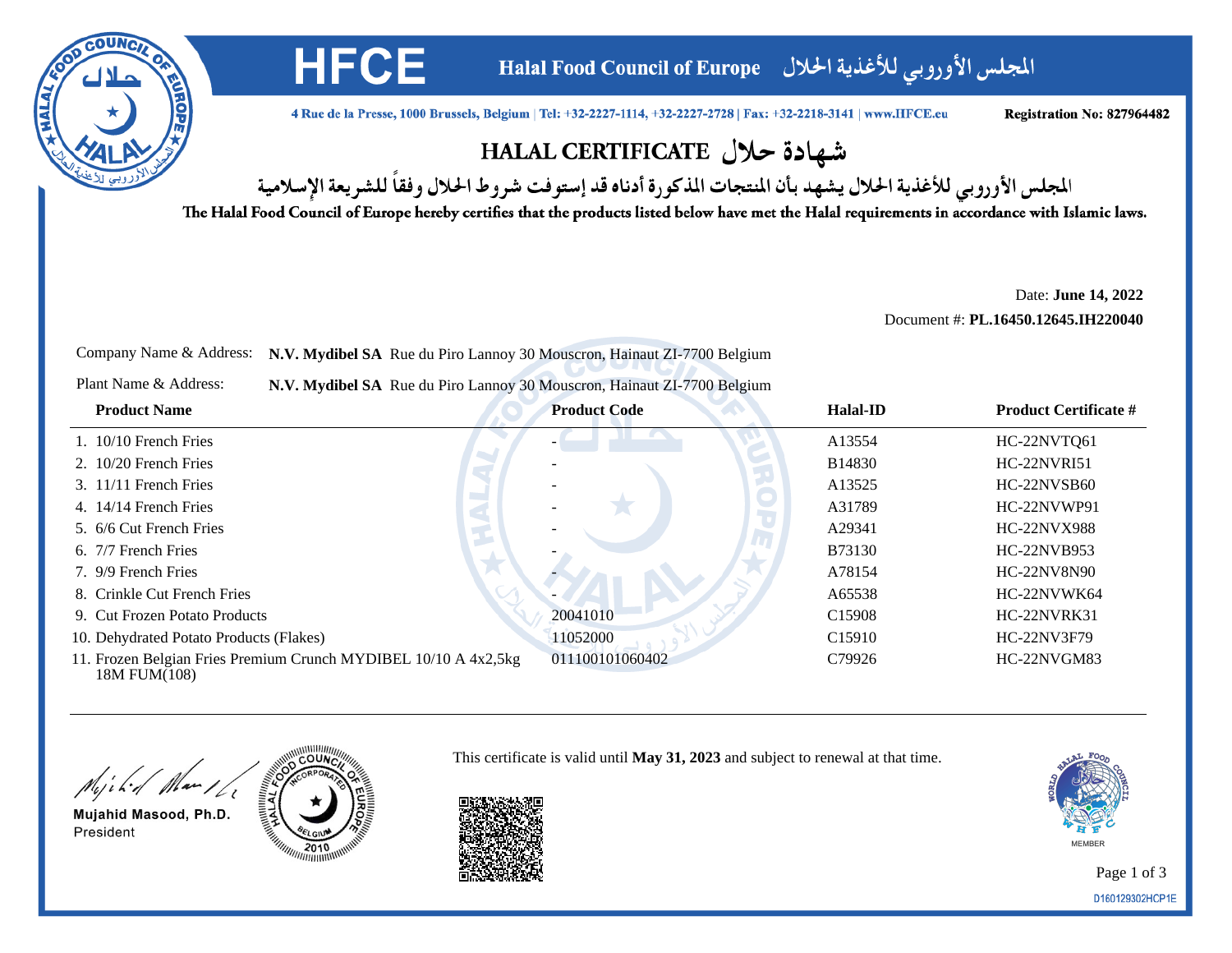

المجلس الأوروبي للأغذية الحلال Halal Food Council of Europe

4 Rue de la Presse, 1000 Brussels, Belgium | Tel: +32-2227-1114, +32-2227-2728 | Fax: +32-2218-3141 | www.HFCE.eu

Registration No: 827964482

## شهادة حلال HALAL CERTIFICATE

المجلس الأوروبي للأغذية الحلال يشهد بأن المنتجات المذكورة أدناه قد إستوفت شروط الحلال وفقاً للشريعة الإسلامية

The Halal Food Council of Europe hereby certifies that the products listed below have met the Halal requirements in accordance with Islamic laws.

Date: **June 14, 2022**

Document #: **PL.16450.12645.IH220040**

Company Name & Address: **N.V. Mydibel SA** Rue du Piro Lannoy 30 Mouscron, Hainaut ZI-7700 Belgium

**HFCE** 

Plant Name & Address:**N.V. Mydibel SA** Rue du Piro Lannoy 30 Mouscron, Hainaut ZI-7700 Belgium

| <b>Product Name</b>                                                                           | <b>Product Code</b> | <b>Halal-ID</b>    | <b>Product Certificate #</b> |
|-----------------------------------------------------------------------------------------------|---------------------|--------------------|------------------------------|
| 12. Frozen Belgian Fries Premium Crunch MYDIBEL 7/7 A 4x2,5kg 18M 011100177060402<br>FUM(108) |                     | C79931             | <b>HC-22NV7A41</b>           |
| 13. Frozen Potato Specialties                                                                 | 20041099            | C <sub>15909</sub> | HC-22NVK666                  |
| 14. Mydibel ABC 750gr                                                                         | 5413081250601       | A54892             | HC-22NVS342                  |
| 15. Mydibel Croquettes 2.5 kg                                                                 | 5413081990057       | <b>B11300</b>      | HC-22NV9738                  |
| 16. Mydibel Duchesses 2.5 kg                                                                  | 5 413081 990125     | A64948             | HC-22NVBE63                  |
| 17. Mydibel Happy Faces 750 gr                                                                | 5413081250595       | A63242             | HC-22NVPZ60                  |
| 18. Mydibel Hash Brown Patties 2.5kg                                                          | 5413081250618       | A74203             | HC-22NV1I78                  |
| 19. Mydibel Hash Browns 750 g                                                                 | 5 413081 250489     | A17926             | HC-22NV2A67                  |
| 20. Mydibel Hash Browns 2.5 kg                                                                | 5 413081 250533     | A71139             | HC-22NVEE73                  |
| 21. Mydibel Hash Browns 2.5 kg                                                                | 5 413081 990149     | A88609             | HC-22NVBV17                  |
| 22. Mydibel Hearts 750 gr                                                                     | 5413081250496       | A24496             | HC-22NV1U78                  |
| 23. Mydibel Mini Potato Waffels 750 gr                                                        | 5413081250502       | A36195             | HC-22NVKF01                  |

Might Man 16

Mujahid Masood, Ph.D. President





This certificate is valid until **May 31, 2023** and subject to renewal at that time.



Page 2 of 3D160129302HCP1E